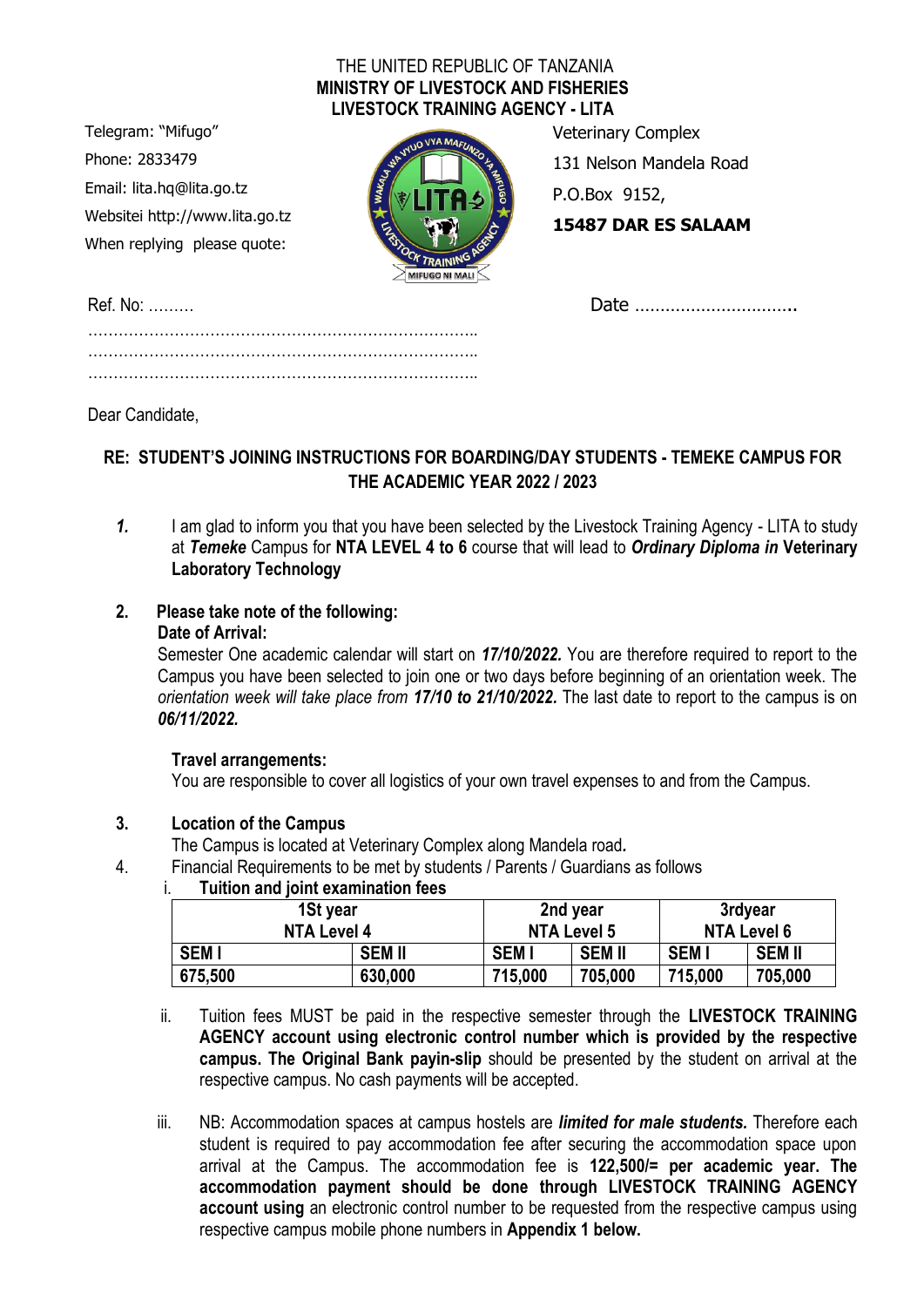#### iv. **Meal allowance**

**Estimated meal allowance per each semester is Tsh. 600,000/= and should be paid directly to student Bank Account.**

However, the stated amount for meal allowance is the minimum indicative figure.

**NB**: Student costs for medical, meal, transport, stationery and pocket money must be paid to **individual student** Bank Account.

v. Student shall pay certificate and transcript fee as prescribed by NACTE upon completion of the course.

**Note that:** 1. Tuition fee is non-refundable to students whenever he / she fail to continue with the course.

2. Wrongly deposited meal allowances and Pocket Money to **LITA Account will be subjected to 10% deduction.**

## **5. MEDICAL EXPENSES**

Medical expenses are not covered by the Institute. Each student MUST therefore process his/her own Health Insurance before reporting to the respective campus. For those who do not have NHIF medical coverage, can be processed at the campus level, whereby each student is required to report to the respective campus management with Tsh. 50,400/= for processing of his/her own NHIF-card.

**NB: This amount i.e. Tsh. 50,400/= should NOT be deposited to LITA Account; student without 50,400/= or Health Insurance card will not be registered in any of LITA Campuses.**

#### **6. Other requirements:**

- a) Pocket money to carter for incidental expenses such as medical care etc.
- b) Sports gear.
- c) Stationery i.e. exercises books, pen, pencil, ruler, calculator etc.
- d) Six (6) recently taken passport size photographs (Colored with blue background) for processing of identity cards and other official uses.
- e) Practical gear: Laboratory white overcoat, laboratory safety shoes and medical gloves.
- f) Medical examination report (From Government hospital) **Appendix 3**

#### **7. Accommodation:**

The Campus provides a room with bed and mattress only. Other items associated with accommodation (as in **6 (b)** above) are met by the student. Students are advised to equip themselves with heavy clothing and blankets in case of cold weather. Electrical appliances (heaters, cookers and irons) are strictly not allowed in hostels. Ironing is allowed in the laundry room only.

#### **8. Discipline:**

Every student must abide to the rules and regulations of the Campus. **See Appendix 2**

#### **9. Registration documents**

Each student must present original documents (i.e. Birth Certificate, Leaving Certificate and **Academic certificates**) at registration. **Failure to** which the student **will not be admitted.**

#### **10. Education for self-reliance:**

In accordance with the LITA objectives, every student is required to participate fully in various production activities at his/her respective Campus.

Lastly, on behalf of LITA, I wish you a safe journey and success in your studies at *Temeke Campus*.

**…………………………………. For CHIEF EXECUTIVE OFFICER LITA**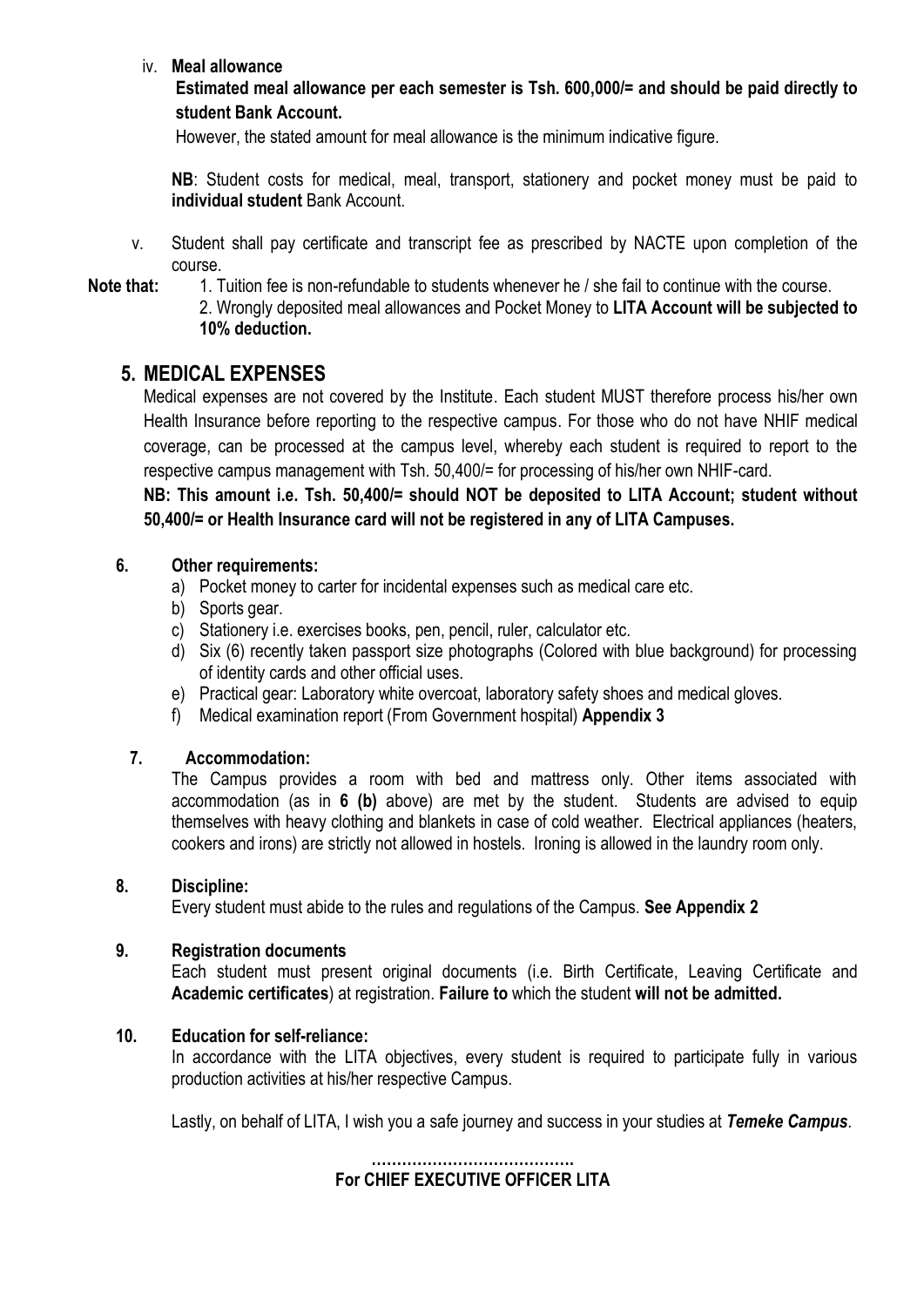**Appendix 1.** 

| <b>Campuses</b> | Mobile phone | Mobile phone Head office | Mobile phone     |
|-----------------|--------------|--------------------------|------------------|
|                 | No.1         |                          | <b>Academics</b> |
|                 | (Accounts)   |                          |                  |
| Tengeru         | 0783982122   | 0733370950/0679210285    | 0763890510       |
| Mpwapwa         | 0762066759   | 0733198144/0762422070    | 0659727926       |
| Morogoro        | 0713599371   | 0733524760/0621128339    | 0765126225       |
| Madaba          | 0763643157   | 0733344944/0620272580    | 0764573807       |
| Buhuri          | 0713501781   | 0733317947/0757954229    | 0713677469/      |
|                 |              |                          | 0672924129       |
| Mabuki          | 0712946724   | 0733333218/0767516219    | 0712946724/      |
|                 |              |                          | 0652397160       |
| Temeke          | 0787770077   | 0737853278/0768098723    | 0765172297       |
| Kikulula        | 0764227584   | 0733363546/0762249190    | 0767835237       |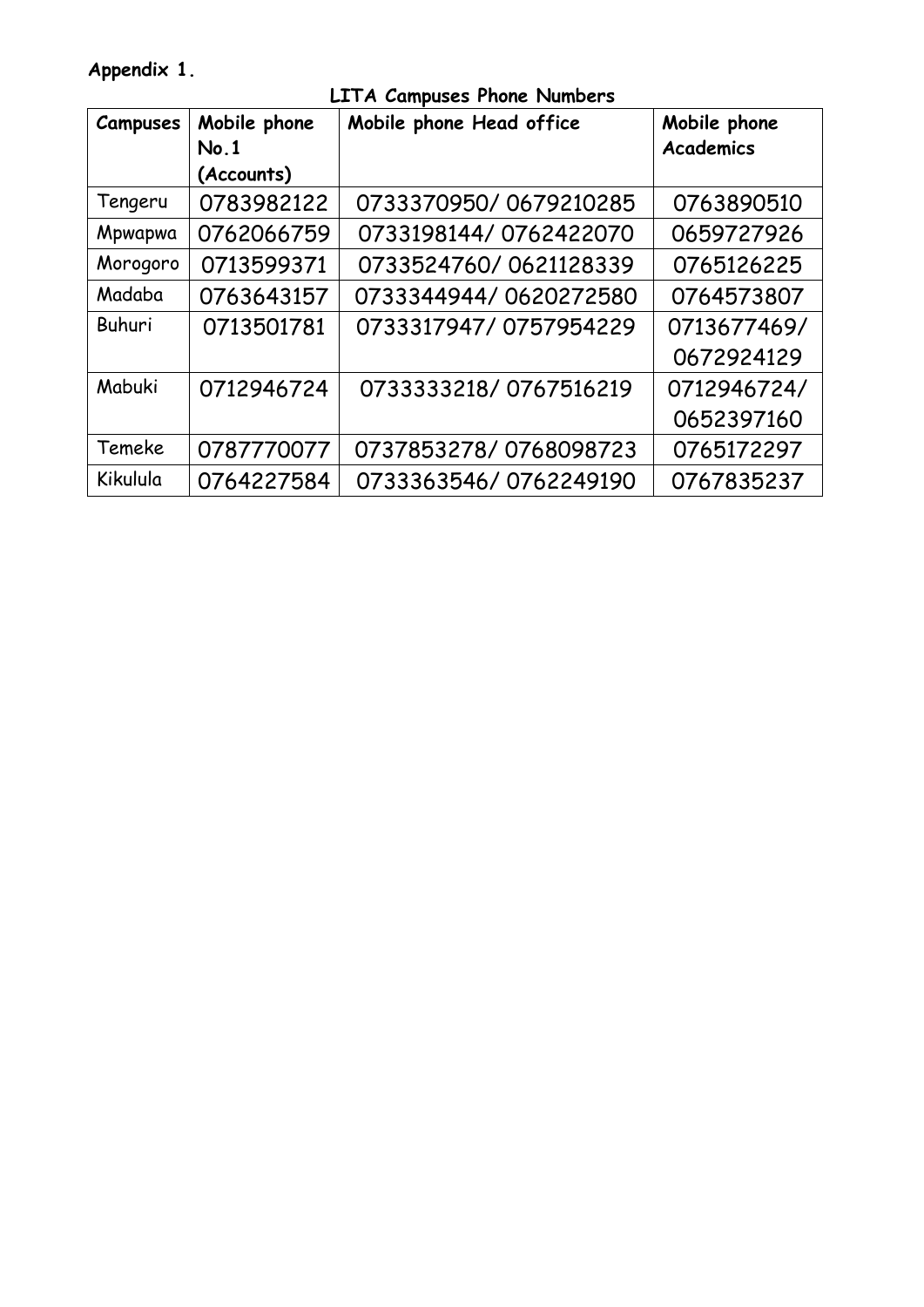#### Appendix 2 Rules & Regulation

#### **2 Lecture and Practical Sessions:**

- 2.1 All lectures and practical sessions are compulsory; and punctuality must be observed at all times. It will be up to the student to produce supporting document(s) in case of lateness or absenteeism. A student reporting late for lectures or practical session will not be allowed to join the ongoing lecture / practical so as to avoid disturbance (Refer to disciplinary code and penalties 7.1)
- 2.2 All students must report to the Warden / Matron/ Head of student Affairs office on the date of arrival and departure, for semester breaks and leave of absence Students reporting late to the Campus without proper reason will have violated this rule and will be reprimanded accordingly.
- 2.3 Each student must participate fully in all production activities and any other compulsory activities during his/her stay at the campus.
- 2.4 Each student is expected to fully participate in sports, games, and social activities. It will be the responsibility of the student to take care and use of the borrowed sports gears/games equipment and facilities as expected.
- 2.5 Smoking in public premises is prohibited.
- 2.6 Unnecessary noises are not allowed in the Campus premises.
- 2.7 Cleanliness and appropriate clothing must be observed at all times.

Inappropriate clothing include:-

- Sandals /slippers,
- Boots worn inappropriate place
- Shorts, pants
- Unbuttoned shirts
- High and short clothes
- Tight trousers and dresses
- Peddo
- High heel shoes
- 2.8 Cleanliness in and around classroom, dormitories, compounds etc. is the responsibility of students.
- 2.9 Mobile phones should be switched off during theory / practical sessions while Mobile phones and smart watch strictly prohibited during examinations.

#### 3 Hostels:

- 3.1 Students are responsible for the cleanliness of the hostels and their surroundings.
- 3.2 Students are not allowed to enter rooms of fellow students of the opposite sex at all times.
- 3.3 Students are prohibited from allowing visitors into their rooms.
- 3.4 Electrical appliances e.g. TVs, record players, ironing and cooking devices are not allowed in dormitories.
- 3.5 Musical instruments and radio can only be used during free time up to 10.00 pm. The volume should be low at all times.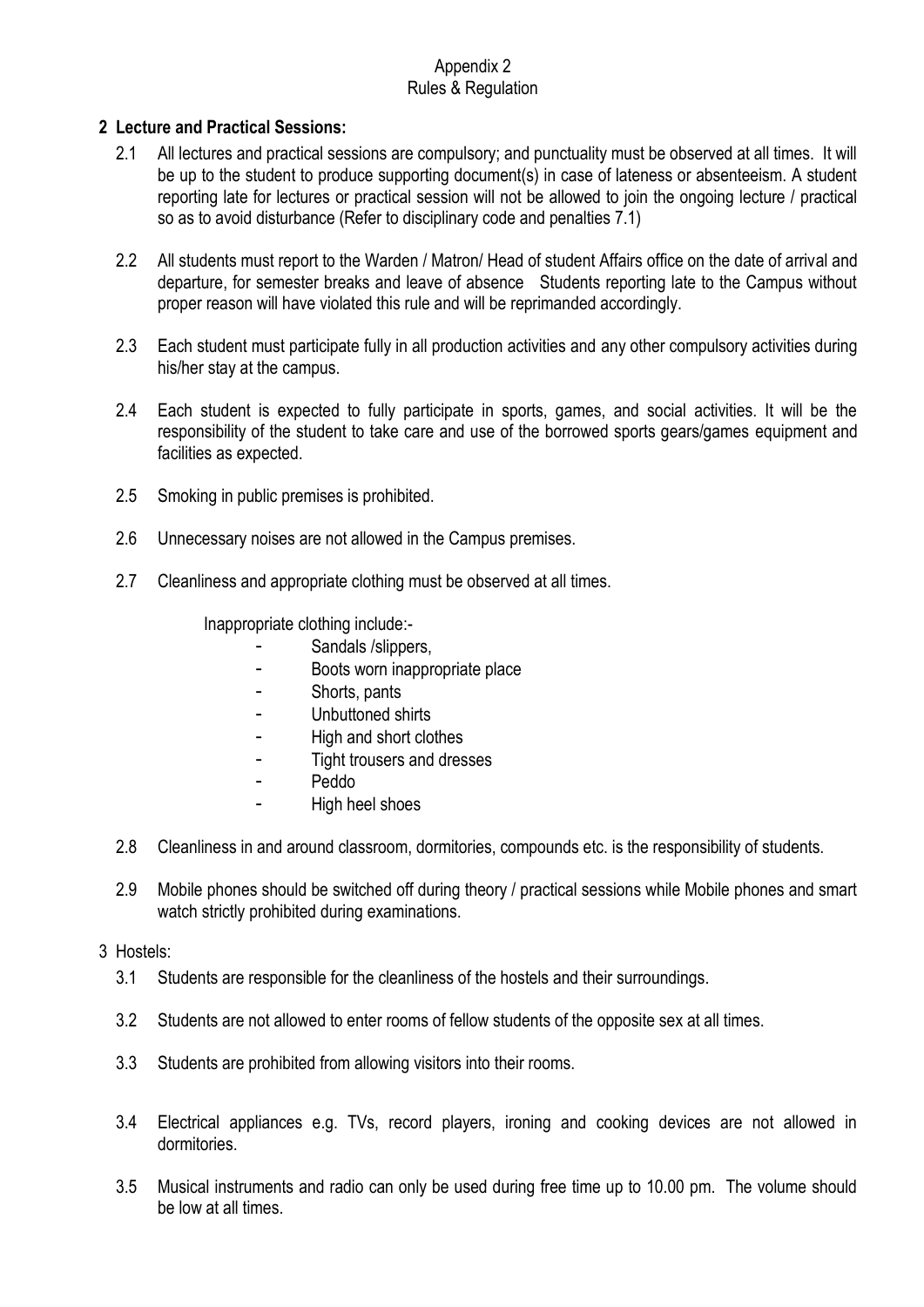- 3.6 Intoxicating drinks/drugs and weapons are prohibited.
- 3.7 Fittings and installations should not be tempered with and must be left intact.
- 3.8 Boarding students are not allowed to be outside the Campus compounds after 7.00 pm during week days and 9:00 pm. during week ends and holidays.
- 4 General:
	- 4.1 Visitors can only be entertained in the students' common room/entertainment areas up to 6.00 pm within the campus premises.
	- 4.2 All students are responsible for the proper care and use of equipment issued during training and any other public property. Examples of misuse include, leaving lights or water taps on, damage of government properties like chairs, glass windows, doors, books, bicycles etc.
	- 4.3 Drunken behavior and misuse of drugs are not allowed in the Campus premises.
	- 4.4 Possession of any drugs and medicines without any valid prescription from a physician is prohibited.
	- 4.5 Students will have to seek for permission when leaving the campus for medical or any other matters.
	- 4.6 Abusive language; verbal, non-verbal or written is prohibited at all times.
	- 4.7 Pregnancy during training is not allowed. Pregnant students shall postpone the course for two years, and automatically loses the government sponsorship.
	- 4.8 Male student responsible for pregnancy of female student shall be liable to same treatment in 4.7 above.
	- 4.9 Abortion during training is not allowed and is a criminal offence.
	- 4.10 Sexual harassment, rape and or sex-torsion is a criminal offence.
	- 4.11 Fighting and or causing bodily injury is prohibited and is a criminal offence.
	- 4.12 Theft is prohibited and is a criminal offence.
	- 4.13 Assault by a student to a staff member or a member of his/her family is prohibited and is criminal offense.
	- 4.14 Staff quarters and staff common rooms are out of bound to all students at all times unless on specific authorization by the Warden/Matron with exception of student leaders on specific duty.
	- 4.15 Any social religious functions and meetings should be channeled through the Warden/Matron and approved by the Campus Manager
	- 4.16 Any student who is proved to collaborate with another student in the commitment of an offence or makes conditions for the offence or makes conditions conducive for offence shall be regarded as having also committed an offense and shall be punished accordingly.
	- 4.17 Insubordination is prohibited.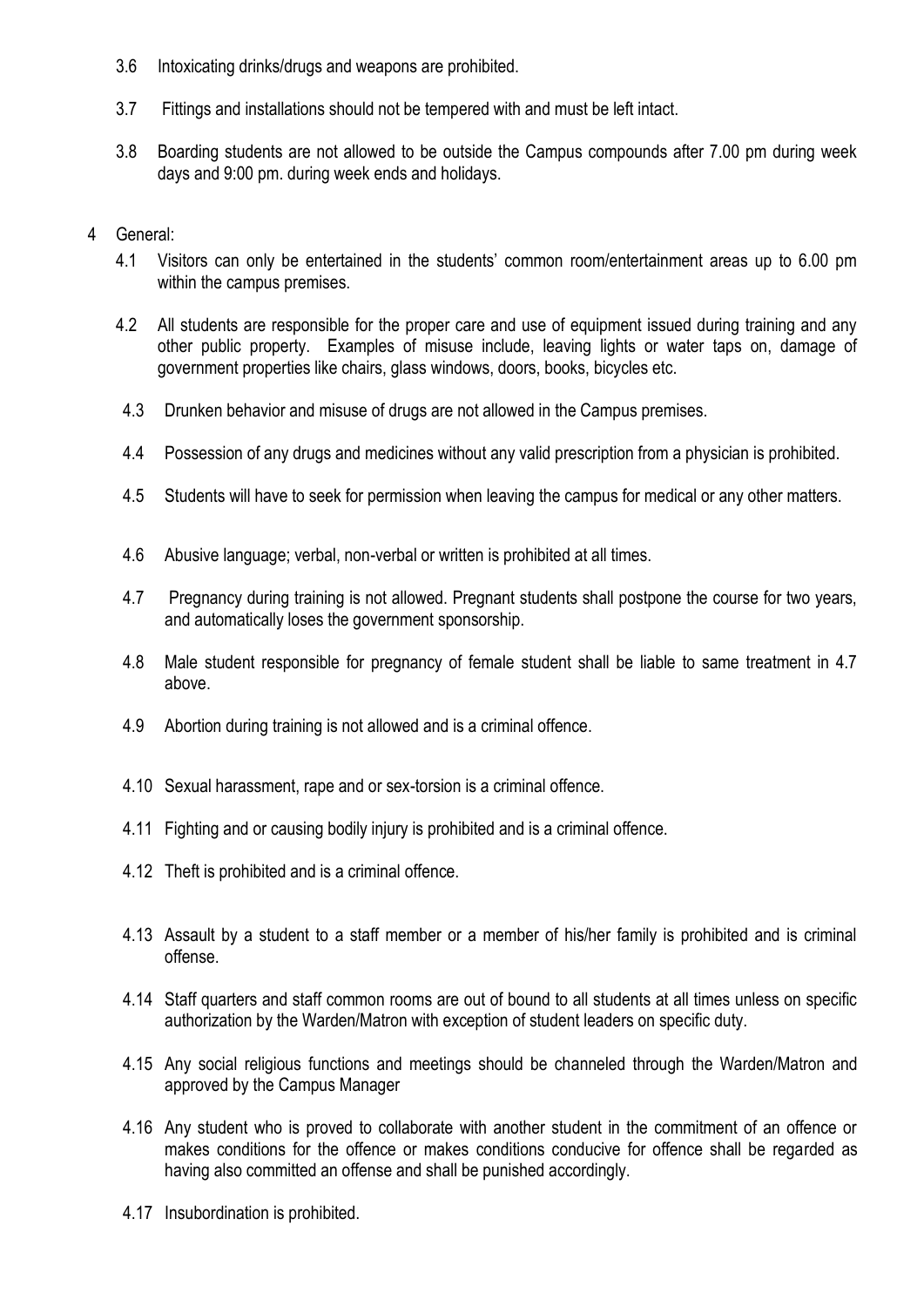- 4.18 Involvement in riots and unlawful demonstrations are prohibited
- 4.19 Riots, strikes, unlawful demonstrations are prohibited and any student who is proved to be ring leader shall be liable to severe punishment.